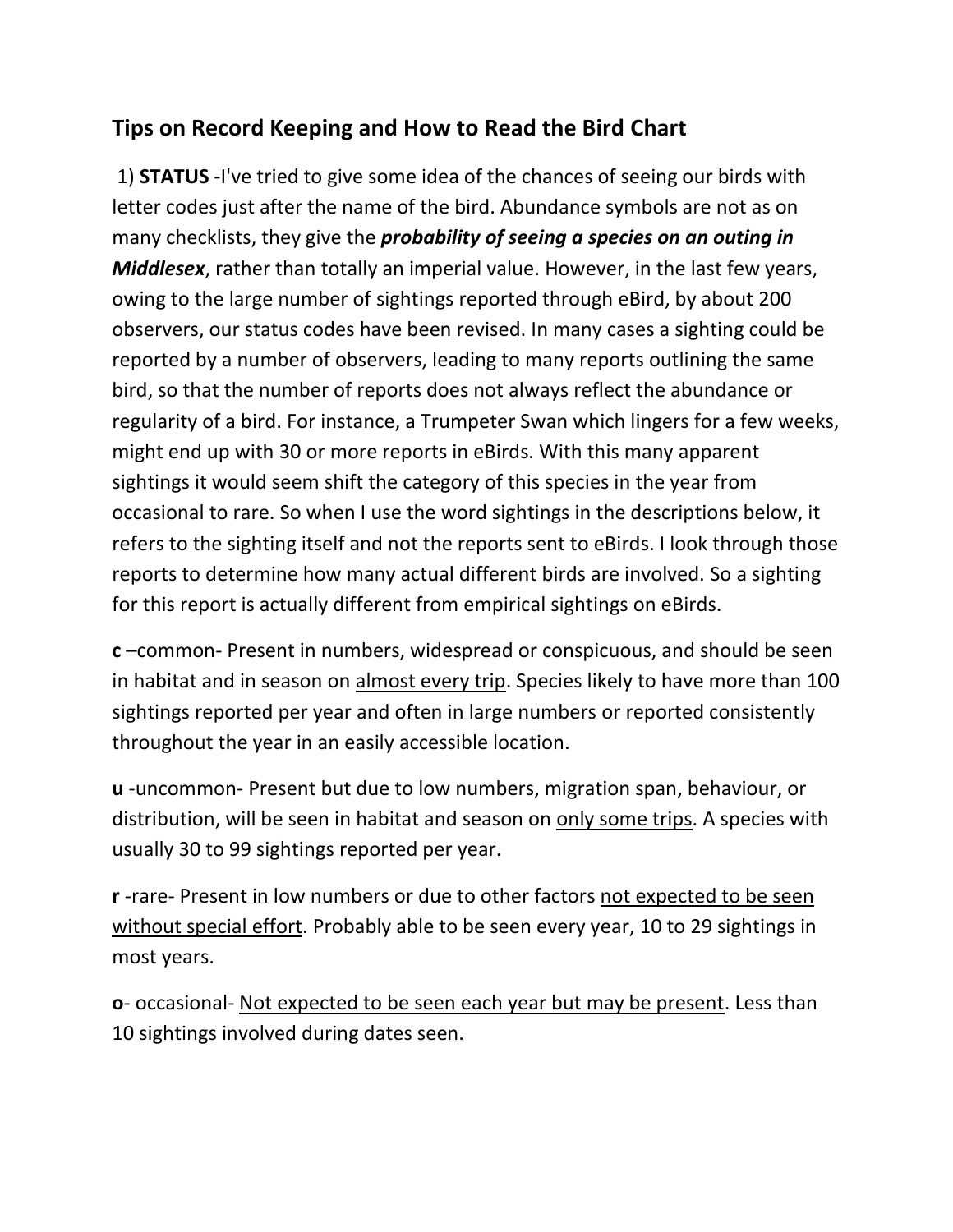**a** -accidental- Birds that have been reported in Middlesex but not expected to be found in Middlesex again in the near future or they could be out-of-season bird dates when species is not likely in the County.

**y** - A resident species in Middlesex although some species experience migration.

**w** –winter seasons (2 times, Jan-Feb, and Dec)

**S** –spring season (late Feb-May, and some species until June)

**s** –summer season (Jun-Jul, Aug for some species)

**f** –fall season (Jul and Aug for some, like shorebirds but usually Sep – Nov, a few arrive in Dec)

**m** –migrant -species that mainly migrate through this area although some will nest here

**i –** irruptive migration, irregular numbers perhaps winter finches or Snowy Owls which come south in erratic numbers.

**\*** - has nested or has had nesting evidence

2) **BIRD CATEGORIES AND COLUMNS USED**-Where possible and when available, all of the listed dates will be given, depending on the species being present in the county. London Christmas Bird Count is included for all birds in the last column. Skunks Misery CBC data is within the table.

 a. **Wintering birds** -birds that breed elsewhere but will spend all or part of the winter in this area. Examples include winter finches, juncos, etc. The pertinent dates include...

-first fall arrival date, high number date, latest spring date, out-of-season dates sometimes indicating high numbers of individuals in brackets.

 b. **Nesting birds**- birds that come to this area to breed are found in the breeding column with a Breeding Bird letter code denoting breeding evidence and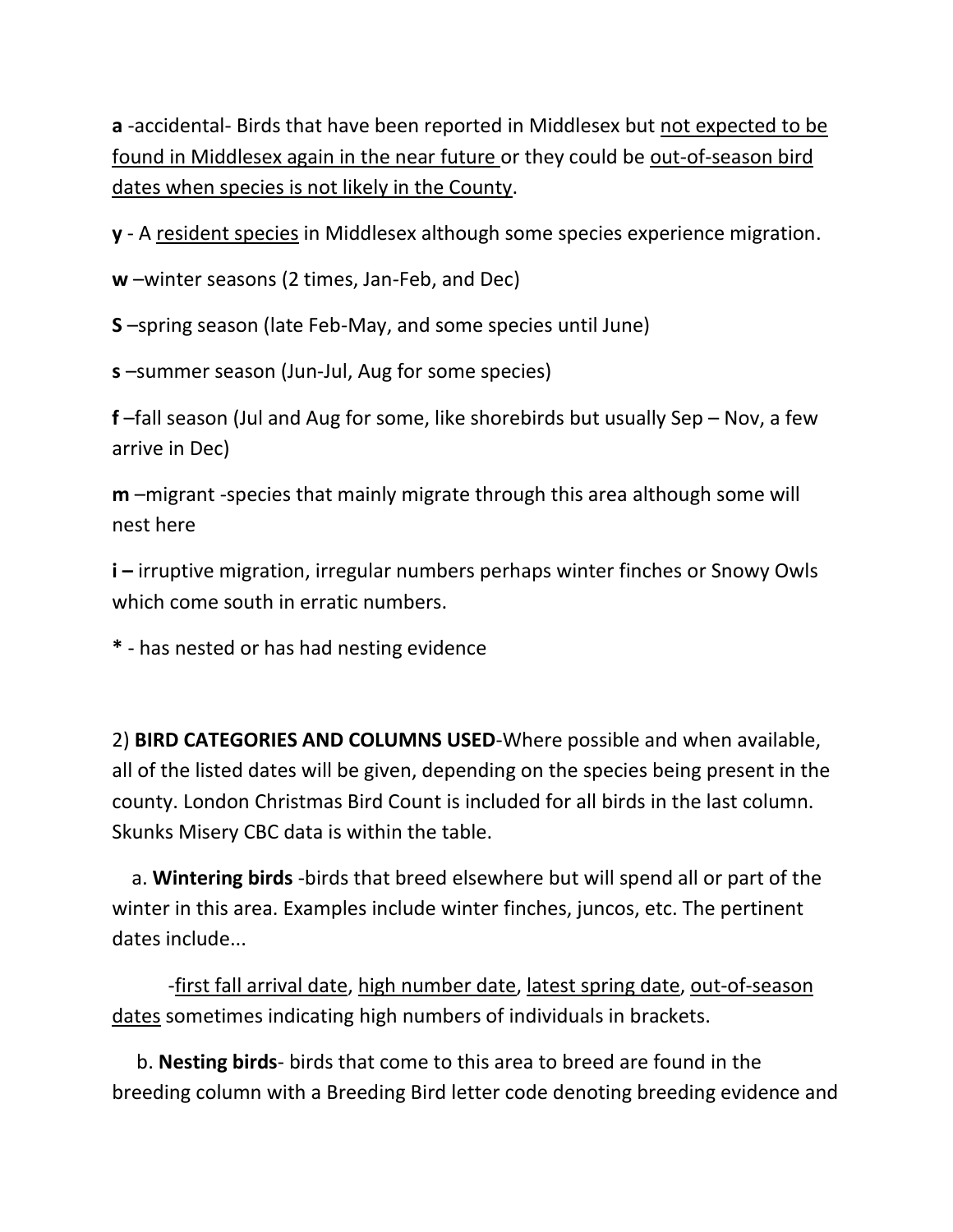sometimes a significant breeding date where available as well as a few other pertinent dates

- **?** Indicates a possible nesting species,

-first spring arrival date, high number date, Breeding Code Letter(s), latest fall sighting, high fall number date, out-of-season dates

 c. **Resident birds** -Birds that appear to be here all year but may migrate somewhat, or be joined by those from elsewhere. This could be like Blue Jay which appears to remain but since others migrate through the County, it is hard to decide in which category, migrant or resident, particular birds may be classed. Dates including...

## -Some key dates including migration highs, highest breeding evidence, and CBC totals

 d. **Migrant birds** –birds that travel through this area to nest further north. Some species might remain rarely to breed or in very small numbers but are considered migrants mainly and the following will be recorded...

- First spring date, high number spring date, latest spring date, first fall date, high number fall date, latest fall date, out-of-season dates, and if suspected of breeding a breeding date with code

 e. **Rare, Occasional, Accidental birds** -usually all sightings will be listed but if sometimes just the key ones. For example, if an eruption of a species of owl occurs, which is usually very rare, only a few days would be listed.

## **3) COLUMN NAME DEFINITIONS –**each column heading explained

**First spring** -First sighting of the species in spring if a migrant, or nesting bird, March being considered first "spring month" A few species arrive sometimes arrive in late February. Some not arrive until May or early June.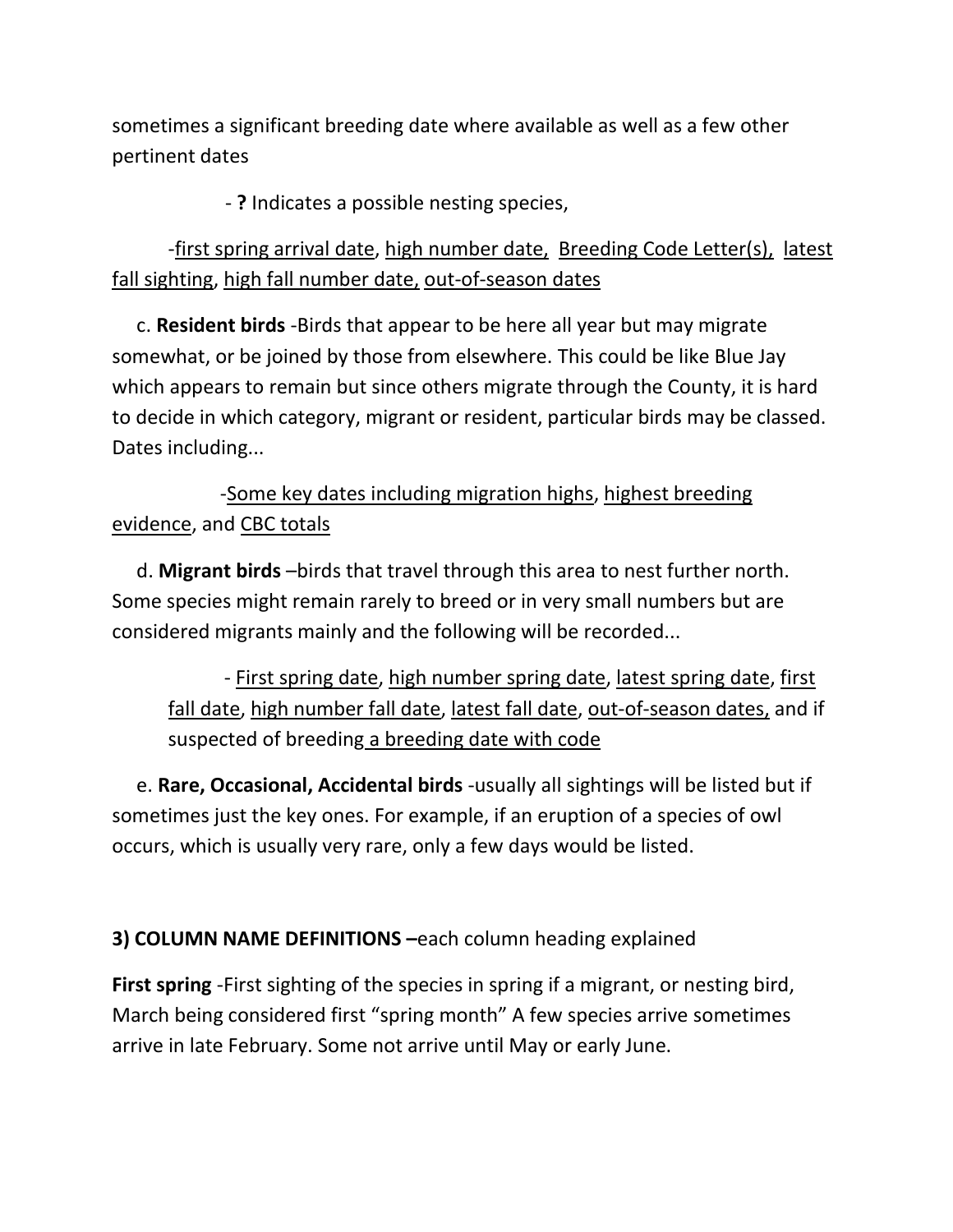**Spring high** -Highest one day total seen for a migrant, seen by a single person or number of people's sightings on that date. Note that high number dates can be totalled for a number of sites, indicated with a dash followed by a number. For instance, May 2(10-2) means high count on May 2 is 10 individuals, at 2 sites.

**Latest spring** -Latest date to be recorded for a migrant species or for a wintering species. Some non-breeding birds or lingering birds stay longer into the breeding period but in low numbers, and rather than skew our data to include so few aberrant birds may be left off the chart.

**Breeding evidence** - Breeding evidence for the species indicated by letters as in the Breeding Bird Codes are as on the eBird site at

## <https://support.ebird.org/support/solutions/articles/48000837520-ebird-breeding-and-behavior-codes>

If possible a date is put in for when the code was achieved. The Breeding Bird Survey (BBS) from near Strathroy to near Glencoe and the Ontario Field Ornithologist (OFO) Skunk's Misery outing are in early June so often a T in the column would be from one or both of those dates. Other dates indicate being present in breeding season. If unsure of nesting status the date or a blank space has a question mark in the box.

**First fall** -First sighting of a migrant in the fall or a wintering species arrival.

**Fall high**-Highest one day total seen in one day for a migrant, or nesting species about to migrate as per flocking behaviour seen, or flock of wintering arrivals, seen either by a single person or multiple sightings from the same date. Note that high number dates can be totalled for a number of sites, indicated with a dash followed by a number. For instance, Sep 2(10-2) means high count on September 2 is 10 individuals, at 2 sites.

**Latest fall** -Latest record for a migrant or last date for a breeding species. Last "migrant month" is considered as November though some don't leave or arrive until December.

**First/second winter, out-of-season** -Records for these 2 columns include dates for species encountered not in their usual times, eg. Species here but not known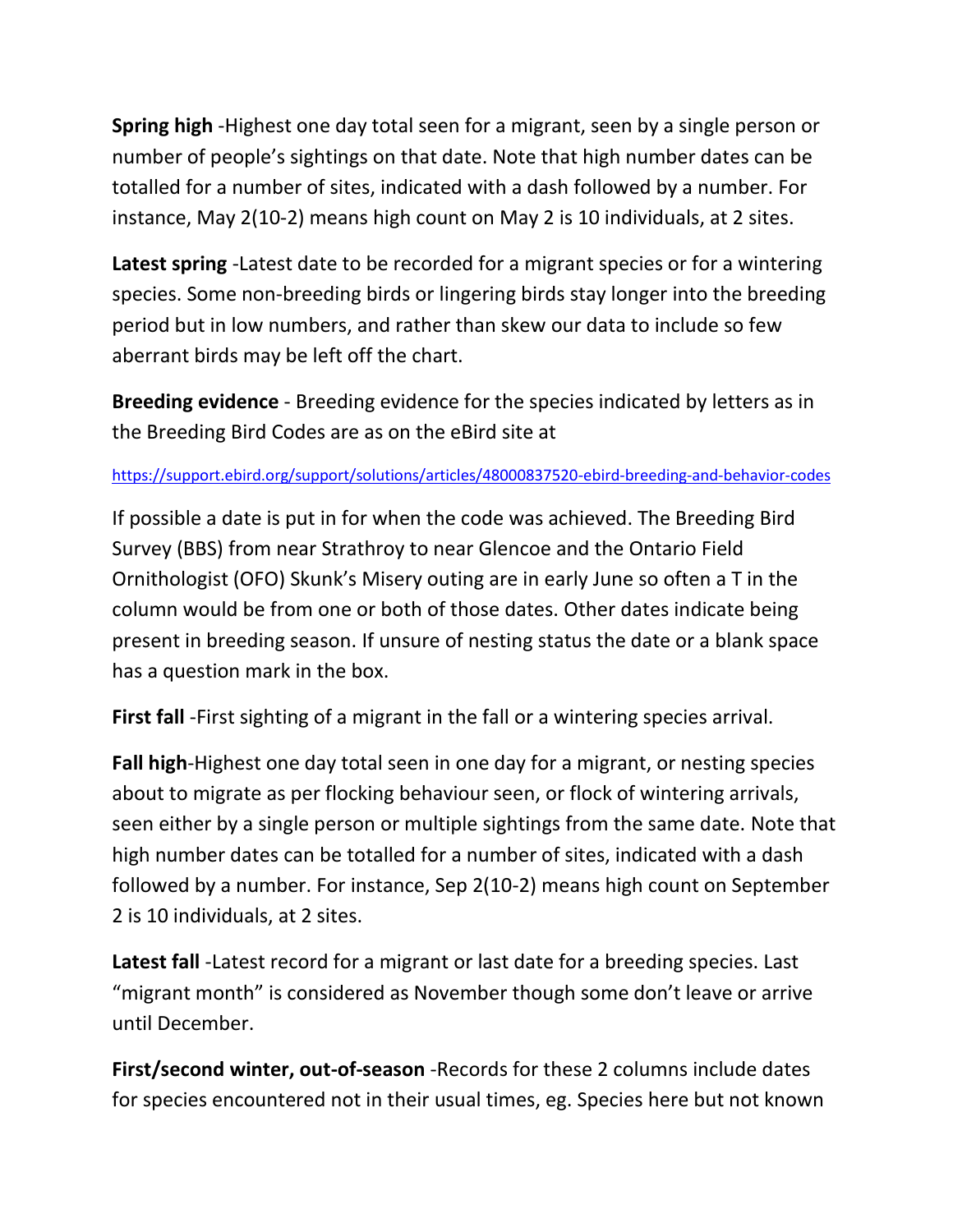to nest, winter birds lingering into spring or summer, nesting or migrant birds lingering into winter, etc.

**CBC total** - London CBC from first Saturday in Count period is listed. Other Counts which have part of their list in Middlesex County are tabulated into the table. This column gives an idea of lingering birds and their abundance, resident birds and wintering birds and their abundance.

4) **RECORDS VS SIGHTINGS and NOTES ON RECORDKEEPING** -Note that the sightings given in the chart are considered authenticated/substantiated records unless otherwise stated. Since our records are being used more and more for research purposes, the Middlesex Birds Record Committee (MBRC), Ontario Bird Records Committee (OBRC) and eBird are trying to make records more accountable by insisting on documentation for unusual and rare species, or outof-season records when necessary. Many flagged birds are reviewed through eBird soon after a sighting has been made. Some bird sightings are also adjudicated by the MBRC for authenticity but usually only for a new bird for Middlesex which has not been already ajudicated by either eBird or the OBRC. A completed rare bird report or detailed oral report will do for most sightings. However, for new species to our checklist and accidental species, full documentation or photos, etc, are required. For information on how to document your sighting of a New, Accidental or out-of-season bird please contact me. Or if you would like to know the Middlesex Bird Record Committee criteria for acceptance of a record, let me know also.

The number and quality of sightings continues to be high. You can help in a few ways.

As mentioned above, you data-keepers could keep track of your sightings and trip lists, and then at year's end, transfer them onto Middlesex Recording sheets. A new one is available for each year. These computer files are available from me. The sheets have our Middlesex County list on them as well as columns